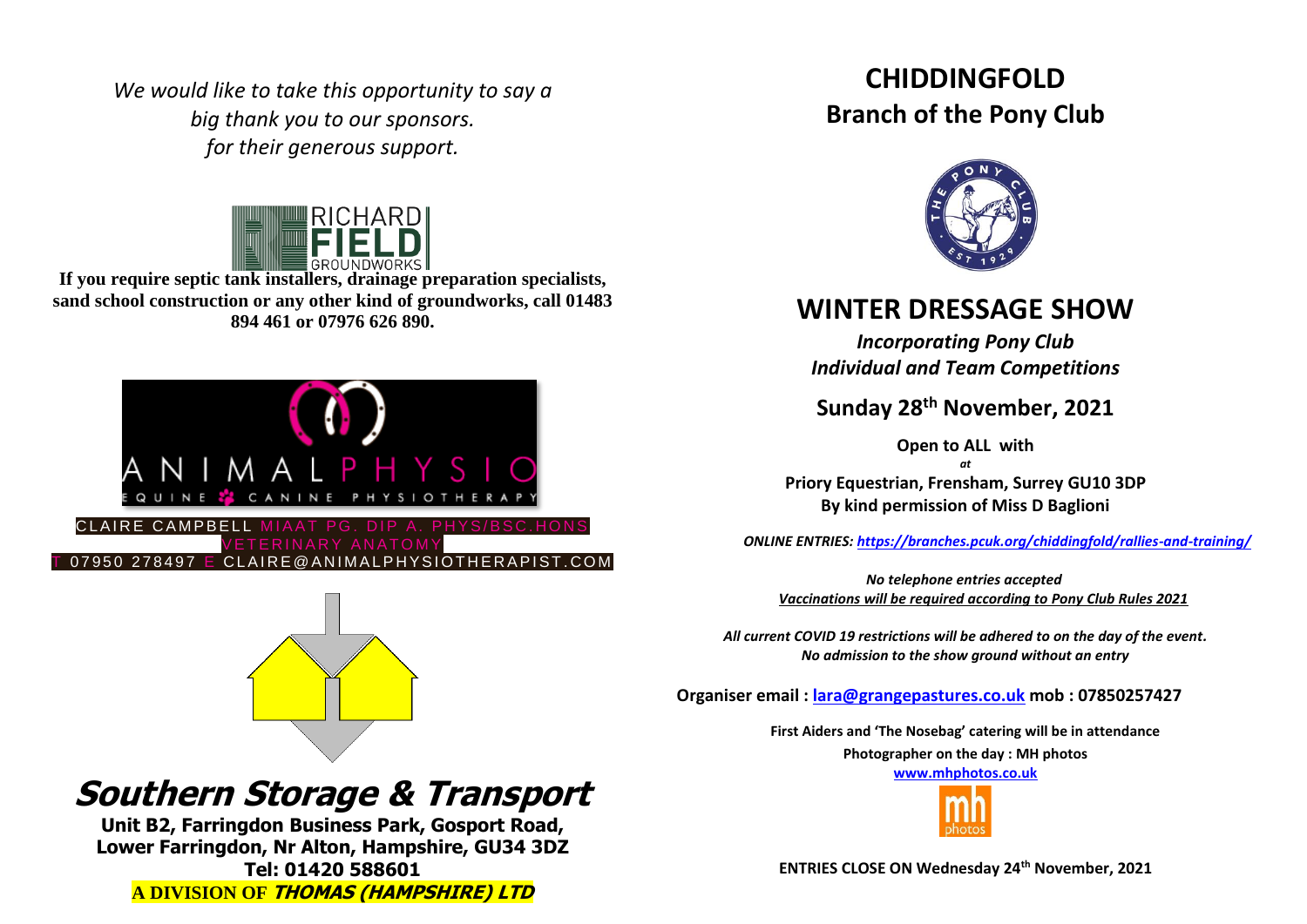#### **HORSE/RIDER combinations entering for any classes 4 – 6 are not allowed to enter Classes 1 or 2.**

#### **CLASS 1 PC WALK & TROT DRESSAGE TEST 2013: No Spurs allowed**

Individual and team, (must include at least one in Section A) **Section A:** Riders 10 years and under on the day **Section B** Riders 11 years or over on the day. **No rider to have competed at PC Novice level or above in either section.**

#### **CLASS 2. PC INTRODUCTORY DRESSAGE TEST 2019: No Spurs allowed**

Team (must include at least one in section A) and Individual. **Section A:** Open to all riders 12 years and under on the day Riders not to have been placed  $1<sup>st</sup>$ -6<sup>th</sup> in any dressage test. **Section B: Open to all ages No rider to have competed at PC Novice Level or above in either section.**

#### **CLASS 3. PC GRASSROOTS DRESSAGE TEST 2018**

Team and Individual Open to all

#### **CLASS 4. PC NOVICE DRESSAGE TEST 2020**

#### Team and Individual

Riders are not eligible if they have represented a branch/centre at open area dressage or above. This includes summer and/or winter area competitions. If they have won any BD or DI Points at Novice level or above. If they have competed at more than two Novice My Quest/ Team Quest competitions. If they have competed at BD Novice Music competitions.

#### **CLASS 5. PC INTERMEDIATE DRESSAGE TEST 2013**

Team and Individual Combinations are not eligible if they have represented a Branch/Centre at Open Area Dressage or above.

#### **CLASS 6. PC OPEN DRESSAGE TEST 2020**

Team and Individual Combinations are not eligible if they have won more than 10 points at Advanced Medium Level or above during the current year.

**All arenas run concurrently. If you enter more than one class times may not be in class order.**

**Entry Fees:**

- **Class 1: £16.00**
- **Classes 2-7: £20.00**

#### **Late entries £5 – space permitting.**

**Rosettes to 8th place in each section Rosettes to the highest placed Chiddingfold member in all classes**

Teams will be made up of 3 or 4 members from the same branch with the best 3 placings to count.

Teams to be entered by a team manager.

#### **Commanders are allowed in all classes.**

The competition will be run in accordance with the pony club dressage rules 2021. Working in will be on the 60 x 27m outdoor surface.

Please will competitors report to the Tack Check Steward 15 minutes before the time allocated for their test.

#### **STARTING TIMES**

These will be available o[n https://branches.pcuk.org/Chiddingfold/](https://branches.pcuk.org/Chiddingfold/) from 7.00pm on Friday 26<sup>th</sup> November, 2021.

#### **IMPORTANT NOTE RE PARKING**

Parking on the day will be limited. Always obey the parking stewards. They will advise you as to where to park.